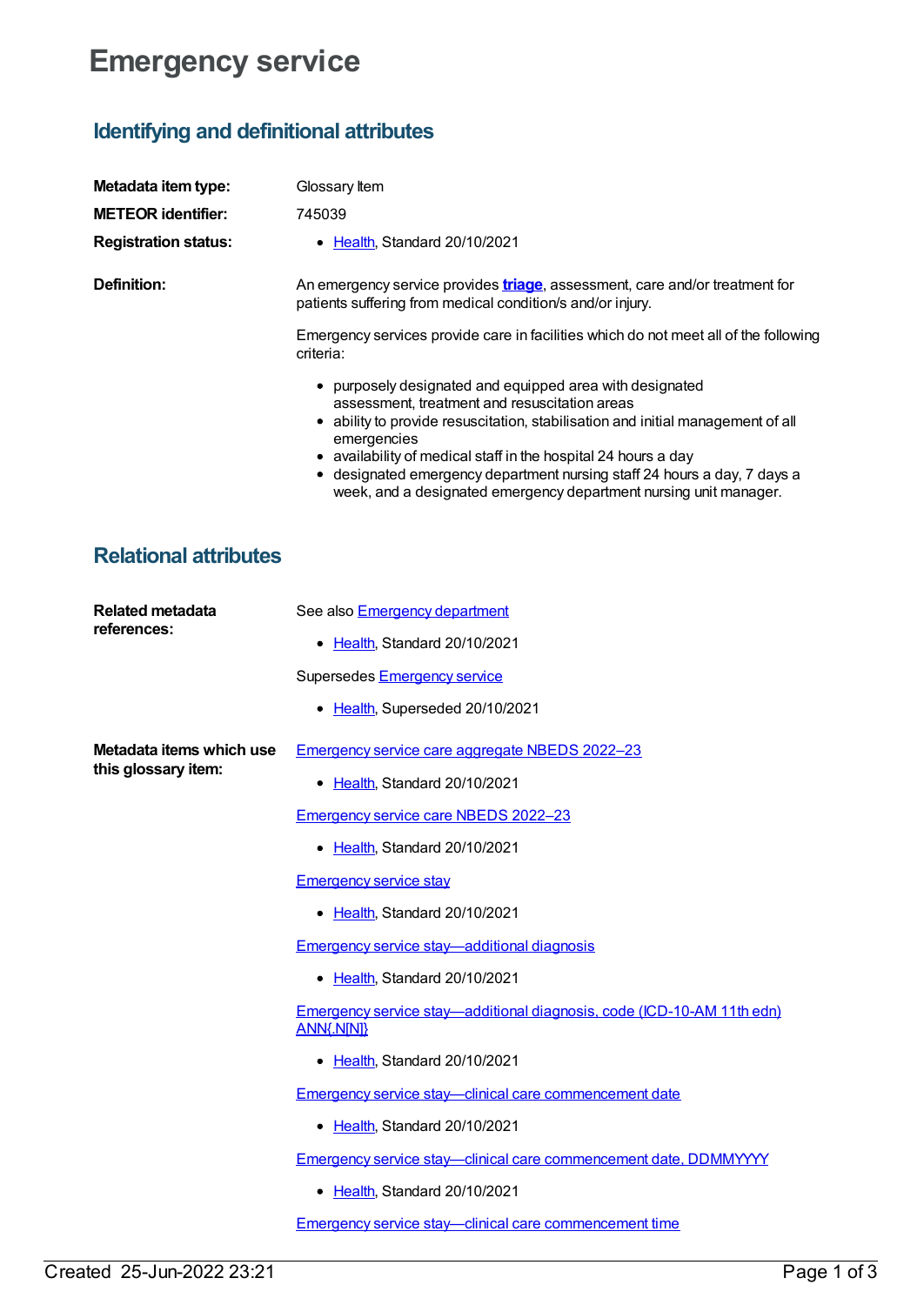#### [Health](https://meteor.aihw.gov.au/RegistrationAuthority/12), Standard 20/10/2021

Emergency service stay—clinical care [commencement](https://meteor.aihw.gov.au/content/745748) time, hhmm

• [Health](https://meteor.aihw.gov.au/RegistrationAuthority/12), Standard 20/10/2021

Emergency service [stay—episode](https://meteor.aihw.gov.au/content/745753) end date

• [Health](https://meteor.aihw.gov.au/RegistrationAuthority/12), Standard 20/10/2021

Emergency service [stay—episode](https://meteor.aihw.gov.au/content/745755) end date, DDMMYYYY

• [Health](https://meteor.aihw.gov.au/RegistrationAuthority/12), Standard 20/10/2021

Emergency service [stay—episode](https://meteor.aihw.gov.au/content/745260) end status

• [Health](https://meteor.aihw.gov.au/RegistrationAuthority/12), Standard 20/10/2021

Emergency service [stay—episode](https://meteor.aihw.gov.au/content/745050) end status, code N

• [Health](https://meteor.aihw.gov.au/RegistrationAuthority/12), Standard 20/10/2021

Emergency service [stay—episode](https://meteor.aihw.gov.au/content/745765) end time

• [Health](https://meteor.aihw.gov.au/RegistrationAuthority/12), Standard 20/10/2021

Emergency service [stay—episode](https://meteor.aihw.gov.au/content/745767) end time, hhmm

• [Health](https://meteor.aihw.gov.au/RegistrationAuthority/12), Standard 20/10/2021

Emergency service [stay—physical](https://meteor.aihw.gov.au/content/745277) departure date

[Health](https://meteor.aihw.gov.au/RegistrationAuthority/12), Standard 20/10/2021

Emergency service stay--physical departure date, DDMMYYYY

• [Health](https://meteor.aihw.gov.au/RegistrationAuthority/12), Standard 20/10/2021

Emergency service [stay—physical](https://meteor.aihw.gov.au/content/745714) departure time

• [Health](https://meteor.aihw.gov.au/RegistrationAuthority/12), Standard 20/10/2021

Emergency service [stay—physical](https://meteor.aihw.gov.au/content/745717) departure time, hhmm

• [Health](https://meteor.aihw.gov.au/RegistrationAuthority/12), Standard 20/10/2021

Emergency service [stay—presentation](https://meteor.aihw.gov.au/content/745722) date

Ealth, Standard 20/10/2021

Emergency service [stay—presentation](https://meteor.aihw.gov.au/content/745724) date, DDMMYYYY

Ealth, Standard 20/10/2021

Emergency service [stay—presentation](https://meteor.aihw.gov.au/content/745727) time

• [Health](https://meteor.aihw.gov.au/RegistrationAuthority/12), Standard 20/10/2021

Emergency service [stay—presentation](https://meteor.aihw.gov.au/content/745730) time, hhmm

• [Health](https://meteor.aihw.gov.au/RegistrationAuthority/12), Standard 20/10/2021

Emergency service [stay—principal](https://meteor.aihw.gov.au/content/745854) diagnosis

• [Health](https://meteor.aihw.gov.au/RegistrationAuthority/12), Standard 20/10/2021

Emergency service [stay—Principal](https://meteor.aihw.gov.au/content/745856) Diagnosis (ICD-10-AM 11th edition) Short List code ANN{.N[N]}

Ealth, Standard 20/10/2021

Emergency service [stay—service](https://meteor.aihw.gov.au/content/745770) episode length

• [Health](https://meteor.aihw.gov.au/RegistrationAuthority/12), Standard 20/10/2021